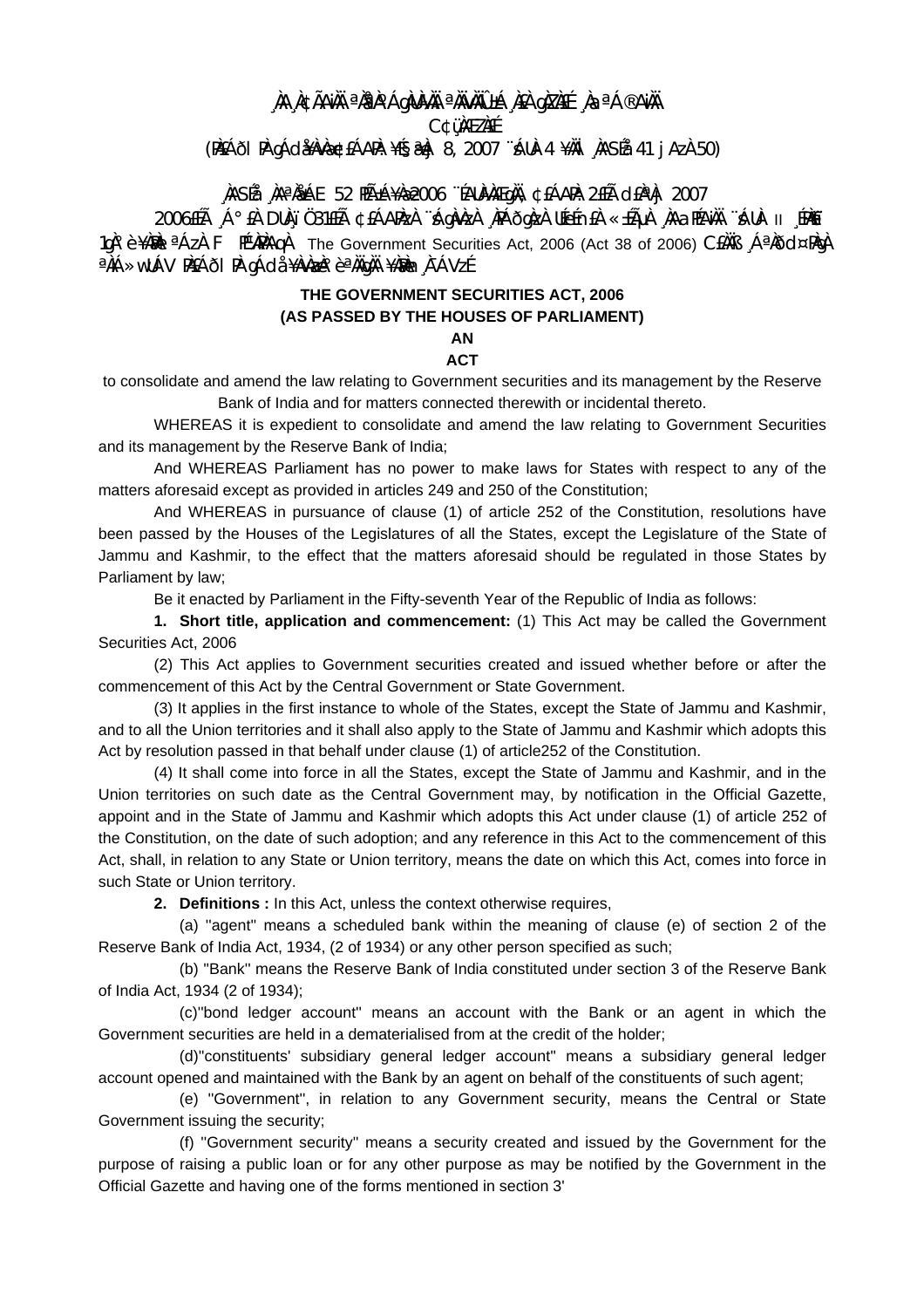(g) ''prescribed'' means prescribed by regulations made under this Act;

(h) ''promissory note'' includes a terasury bill;

(i) ''specified'' means specified by the Bank in the Official Gazette.

**3. Forms of Government securities :** A Government security may, subject to such terms and conditions as may be specified, be in such forms as may be prescribed or in one of the following forms, namely:

(i) a Government promissory note payable to or to the order of a certain persons; or

(ii) a bearer bond payable to bearer ; or

(iii) a stock ; or

(iv) a bond held in a bond ledger account.

**Explanation :** For the purpose of this section, "stock" means a Government security,

(i) registered in the books of the Bank for which a stock certificate is issued; or

 (ii) held at the credit of the holder in the subsidiary general ledger account including the constituents subsidiary general ledger account maintained in the books of the Bank.

and transferable by registration in the books of the Bank.

**4. Subsidiary general ledger account :** (1) A subsidiary general leneral ledger account including a constitutents' subsidiary general ledger account and a bond ledger account may be opened and maintained by the Bank subject to such conditions and restrictions as may be specified and in such form and on payment of such fee as may be prescribed.

 (2) Notwithstanding anything contained in the Benami Transactions (Prohibition) Act, 1988, or (45 of 1988) or any other law for the time being in force, the Government securities may be held on behalf of a constitutent in a constituents' subsidiary general ledger account under sub-section (1) and the holder of such account shall be deemed to be the holder of the securitied held in that account;

 Provided that the constitutent as a benificial owner of the Government security shall be entitled to claim from the holder all the benefits and be subjected to all the liabilities in respect of the Government securities held in the constituents' subsidiary general ledger account.

 (3) The holder of a constituents' subsidiary General ledger account shall maintain such records and adopt such procedure for safeguarding the interests of the constituents as may be specified.

**5. Transfer of Government securities :** (1) No transfer of a Government security shall be valid if it does not purport to convey the full title to the security.

 (2) The transfer of the Government securities shall be made in such froma and in such manner as may be prescribed.

 (3) Any document relating to a Government security or any endorsement on a promissiry note issued by the Government may, on the demand of a person who for any reason is unable to write, shall be executed on his behalf in such manner as may be prescribed.

 (4) Nothing in this section shall affect any order made by the Bank under this Act, or any order made by a Court upon the Bank.

**6. Holding of Government securities by holders of public offices :** (1) In the case of any public office to which the Government may, by notification in the Official Gazette, declare this sub-section to apply, a Government security may be held in the name of the office.

 (2) When a Government security is so held, it shall be deemed to be transferred without any or further endorsement or transfer deed from each holder of the office to the succeeding holder of the office on and from the date on which the latter takes charge of the office.

 (3) When the holder of the office transfers to a party not being his successor in office where a Government security so held, the trasfer shall be made by the signature of the holder of the office and the name of the office in the manner laid down in section 5.

 (4) Where the holder of the office is temporarily absent for more than a fortnight from his office for any reason, he may authorise in writing such other person, who would be incharge of this office during the perios of such absence, to effect transfer of the Government securities.

 (5) This section as well to an office of which there are two or more joint holders as to an office of which there is a single holder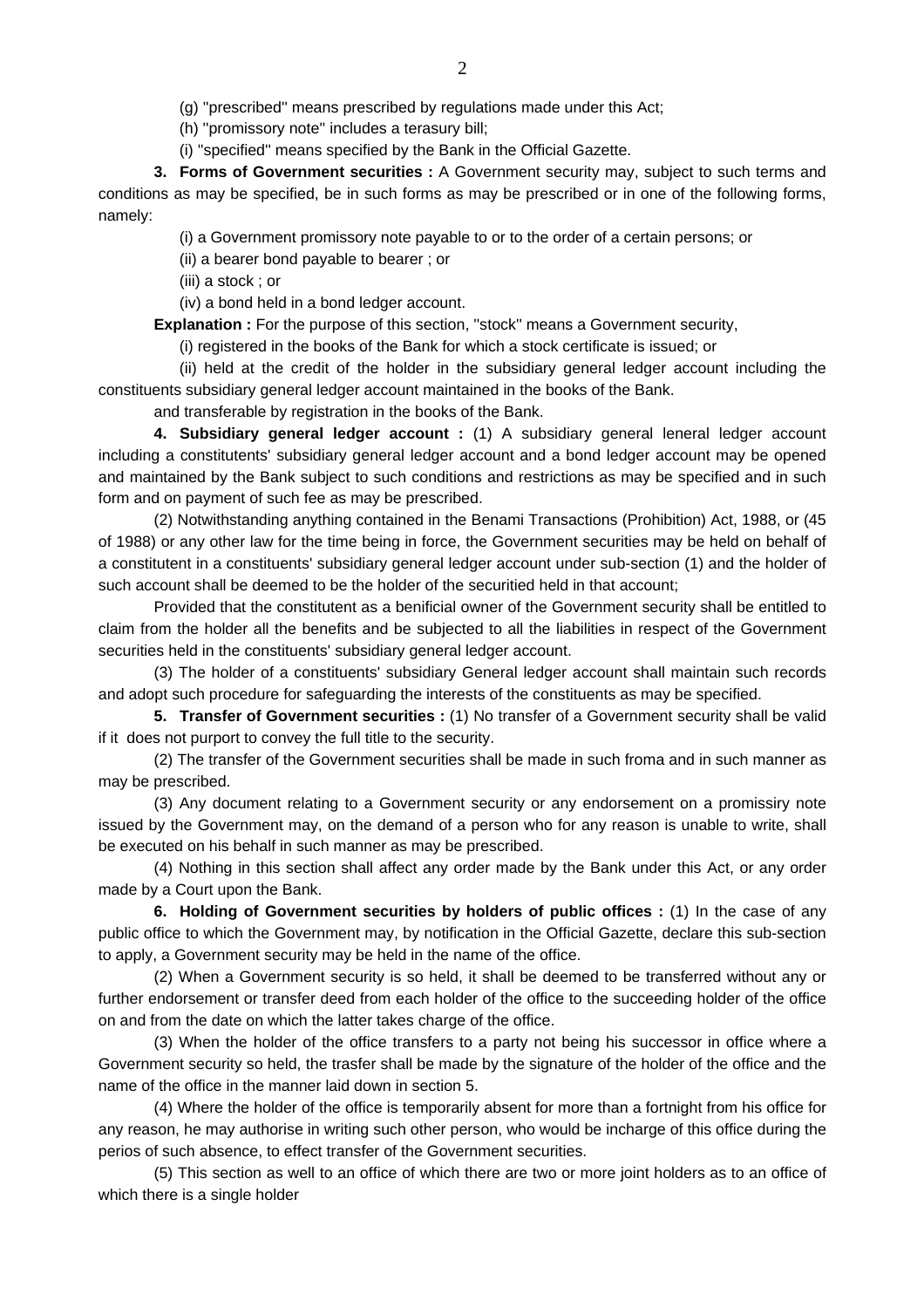**7. Recognition of title to Government security of deceased sole holder or joint holders :** (1) Subject to the provisions of sub-section (2) and (3), if on the death of sole holder or death of all the joint holders of Government security there is no nomination in force, the executors or administrators of the deceased sole holder all the deceased joint holders, as the case may be, or the holder of a sucession certificate issued under Part X of the Indian Succession Act, 1925 (39 of 1925) shall be the only person who may be recognised by the Bank as having any title to the Government security.

 (2) Nothing contained in this section shall bar the recognition by the Bank of any person as having a title to a Government security on the basis of a decree, order or direction passed by competent court declaring the person as having title to the Government security or appointing a receiver to take possession of a security or on the basis of a certificate issued or order passed by any other authority who might have been empowered under any statute to confer on any such person a title to the Government security or on the basis of such other documents as may be prescribed.

 (3) Notwithstanding anything contained in this section or in any other law for the time being in force, where the outstanding value of Government security held by a deceased sole holder or deceased joint holders, as the case may be, does not exceed an amount of rupees one lakh or such higher amount not exceeding rupees one crore as may be fixed by the Central Government by notification in the Official Gazette from time to time, the Bank may recognise a person as having title to such Government security of the deceased sole holder or deceased joint holders in such manner and subject to such conditions as may be prescribed.

**8. Right of survivors of joint holders or several payees :** Notwithstanding anything contained in section 45 of the Indian Contract Act, 1872 (9 of 1872) and subject to provisions of sections 7 and 10,

 (a) when a Government security is held by two or more person jointly, and either or any of them dies, the title to the Government security shall vest in the survivor or survivors of those person ; and

 (b) when a Government security is payable to two or more person severally and either or any of them dies, the Government security shall be payable to the surivor or survivors of those persons or to the represntative of the deceased or to any one of them:

 Provided that nothing contained in this section shall affect any claim which any representative of a deceased joint holder or deceased holders of a Government security or a surviving joint holder or holders of a Government security, as the case may be, may have against the survivor or survivors or respresentatives under or in respect of any Government security to which this section applies.

**Explanation :** For the purposes of this section, a body incorporated or deemed to be incorporated under the Companies Act, 1956, (1 of 1956) or the Co-operative Societies Act, 1912 (2 of 1912), or any other enactment for the time being in force relating to the incorporation of associations of individuals, shall be deemed to die when it is dissolved.

**9. Nomination by holders of Government securities :** (1) Notwithstanding anything contained in sections 7 and 8 or any other law for the time being in force, except the provisions of sub-section (2),

 (a) where a Government security other than in the form of promissory note or bearer bond is held by a person in his name or jointly with any other name or names, as the case may be, the sole holder or all the joint holders of the Government security together may nominate one or more person in such form and in such manner as may be prescribed, who in the event of the death of the sole holder or the death of all the joint holders, as the case may be,would become entitled to the Government security and to payment thereon to the exclusion of all other persons, unless the nomination is varied or cancelled in the prescribed manner;

 (b) where a nomination in respect of a Government security has been made in favour of two or more nominees and either or any of them is dead, the surviving nominee or nomines, as the case may be, shall entitled to the Government security and payment thereon;

 (c) where the nominee is a minor, it shall be lawful for the sole holder or all the joint holders of a Government security, as the case may be, to appoint in the prescribed manner any person in whom the Government security would be deemed to have vested in the event of death of such holder or joint holders of the Government security during the minority of the nominee;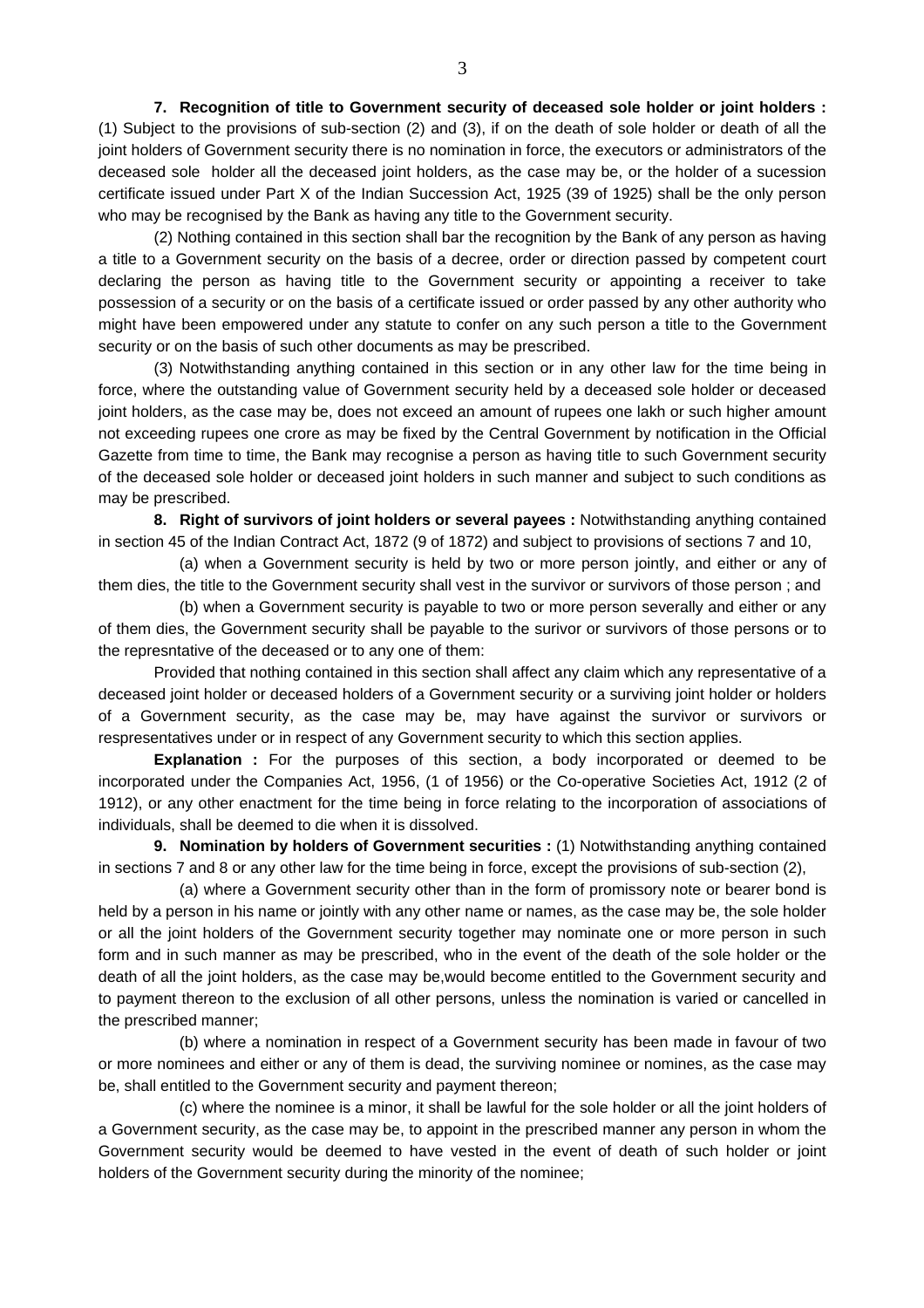(d) the recognition of right and claim of the nominee or nomines to the Government security held by a sole holder or joint holders, as the case may be, and any payment made by the Government or the Bank to the nominee or nominees shall constitute a full discharge and shall absolve the Government or the Bank of its liability in respect of the said Government security.

 (2) Any nomination or appointment made under sub-section (1) shall become void if the nominee predeceases, or where there are two or more nominees, if all the nominees presecease the holder or joint holders of the Government security making the nomination.

 (3) Where the amount due for the time being on a Government security is payable to two or more nominees and either or any of them dies, the title to the Government security shall vest in the survivor or survivors of those nominees and the amount for the time being due thereon shall be paid accordingly.

 (4) Atransfer of Government security made in accordance with sub-section (2) of section 5 shall automatically cancel the nomination previously made:

 Provided that where a Government security is in the possession of a person either as a pledge or by way of security for any purpose, such possession shall not have the effect of cancelling the nomination, but the right of the nominee shall be subject to the right of the person so possessing it.

 (5) The Government may, on the recommendation of the Bank, by notification in the Official Gazette, extend the facility of nomination to any Government security as may be specified therein.

 (6) Nothing contained in sub-section (1) shall affect the right or claim which any person may have against the person whose right and title to a Government security is recognised by the Government or the Bank or to whom the payment of the amount due on the Government security is made by the Government or the Bank under sub-section (1).

 (7) No notice of any claim of any person, other than the person or persons is whose name a Government security is held or the nominees thereof, shall be receivable by the Bank or the Government, nor shall the Bank or the Government be bound by any such notice even though expressly given to it:

 Provided that where any decree, order, certificate or other authority from a court of competent jurisdiction relating to such Government security is produced before the Bank or the Government, the Bank or the Government shall take due note of such decree, order, certificate or other authority.

**10. Government securities belonging to minor or insane person :** (1) Where any Government security is held on behalf of a minor, the payment of the same for the time being due on a Government security either by way of outstanding principal or interest thereon may be made to the father or mother of such minor and where neither parent is alive or where the living parents are or only living parent is incapable of action, to person entitled under the law for the time being in force to have care of the property of the minor.

 (2) When a Government security belongs to a minor or person who is insane and incapable of managing his affairs and the outstanding principal value of the Government security does not in the aggregate exceed rupees one lakh or such higher amount not exceeding rupees one crore as the Central Government may, by a notification in the Official Gazette from time to time, fix , the Bank may make such order as it thinks fit for the vesting such Government security in such person as it considers represents the minor or insane person.

**11. Issue of duplicate securities and of new securities on conversion, consolidation, subdivision. renewal, stripping or reconstitution :** (1) If the person entitled to a Government security applies to the Bank alleging that the Government security has been lost, stolen or destroyed, or has been defaced or mutilated the Bank may, on proof to its satisfaction of the loss, theft, destruction, defacement or mutilation of the Government security, and subject to such conditions and on payment of such fees as may be prescribed, order the issue of a duplicate Government security to the applicant.

 (2) If the person entitled to a Government security to the Bank to have the Government security converted into a Government security of another form, or into a Government security issued in connection with another loan or to have it consolidated with other like Government securities, or to have it subdivided, or to have it renewed, stripped or reconstituted, the Bank may, subject to such conditions and on payment of such fees as may be prescribed, cancel the Government security and order the issue of new Government security or Government securities.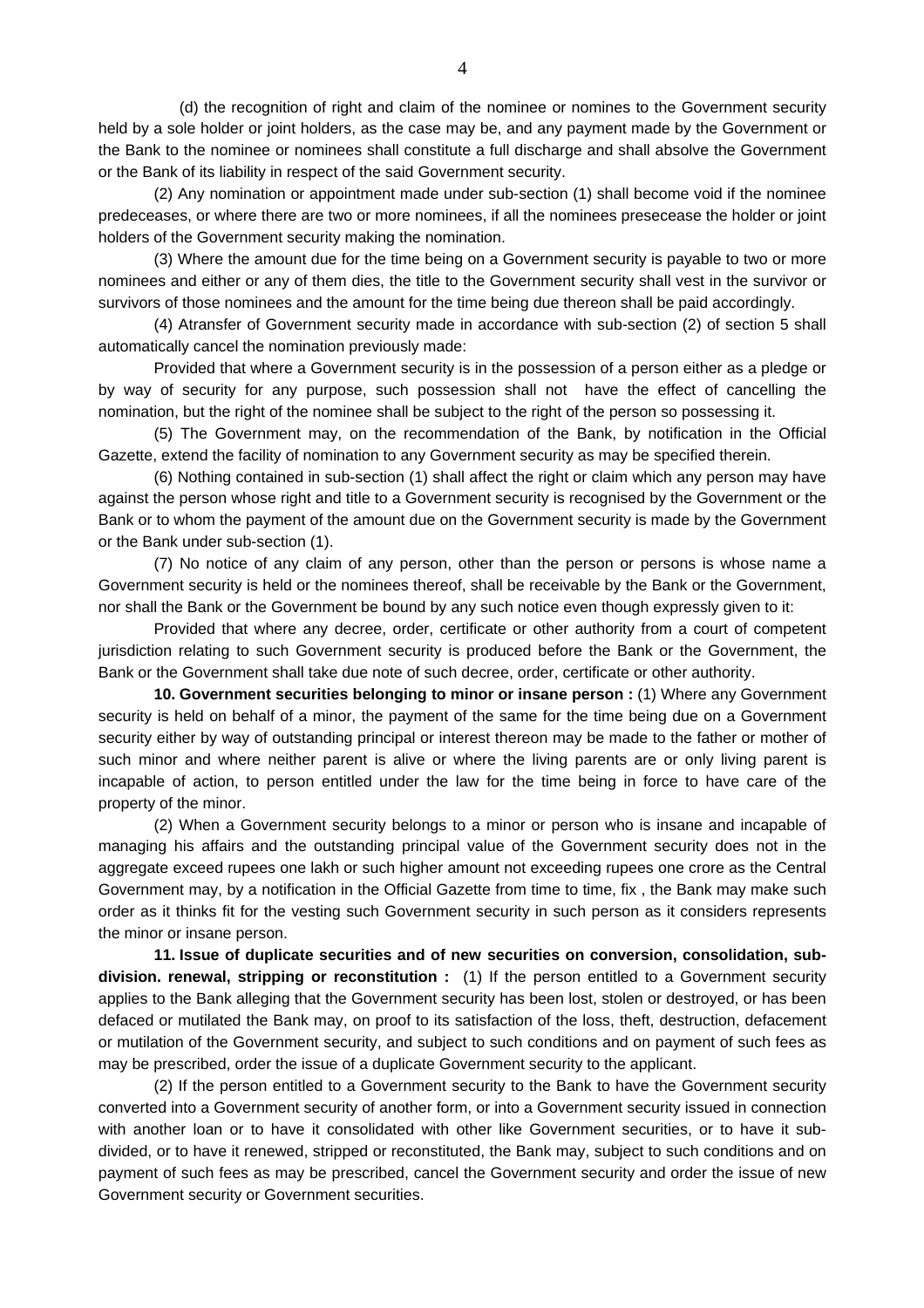**Explanation :** A Government security may be stripped separately for interest and principal or reconstituted on the application of the holder subject to such terms and conditions as may be specified.

 (3) The person to whom a duplicate Government security or a new Government security is issued under this section shall be deemed for the purposes of section 18 to have been recognised by the Bank as the holder of the Government security; and a duplicate Government security or new Government security so issued to any person shall be deemed to constitute a new contract between the Government and person and all persons deriving title thereafter through him:

 Provided that the issue of new security under this section shall not affect the interest of third parties in whose favour a charge or other interest was lawfully created and was subsisting at the time of issue of the new security.

**12. Summary determination by Bank of title to Government security in case of dispute :** (1) If the Bank is of opinion that a doubt exists as to the title to a Government security, it may proceed to determine, in accordance with such regulations as may be made,the person who shall for the purposes of the Bank be deemed to be person entitled thereto.

 (2) For the purpose of making any order which it is empowered to make under this Act, the Bank may request a District Magistrate to record or to have recorded the whole or any part of such evidence as any person whose evidence the Bank requires may produce and the District Magistrate so requested may either himself record, or may direct any Executive Magistrate empowered in this behalf by general or special order of the State Government to record the evidence, and shall forward a copy thereof to the Bank.

 (3) For the purpose of making a vesting order under this Act, the Bank may direct one of its officers to record the evidence of any person whose evidence the Bank requires or may receive evidence upon affidavit.

 (4) A Magistrate or an officer of the Bank acting in pursuance of this section may administer an oath to any witness examined by him.

**13.Law applicable in regard to Government securities :** Notwithstanding that as a matter of convenience, the Government may have arranged for payments on a Government security to be made elsewhere than in india, the rights of all persons in relation to Government securities shall be determined in connection with of all persons in relation to Government securities shall be determined in connection with all such questions as are dealt with by this Act by the law and in the Courts of India.

**14. Postponement of payments and registration of transfers pending the making of vesting order** : Where the Bank contemplates making an order under this Act to vest a Government security in any person, the Bank may suspend payment of interest on or maturity value of the Goverment security or postpone the making of any order under section 7, section 10, section 11 or section 12 or the registration of any transfer of the Government security, as the case may be, until the vesting order has been made.

**15. Power of Bank to require bonds :** (1) Before making any order which it is empowered to make under this Act, the Bank may require the person in whose favour the order is to be made to execute an indemnity bond with one or more sureties in such form as may be prescribed or to furnish security not exceeding twice the value of the subject-matter of the order, to be held at the disposal of the Bank to pay to the Bank or any person to whom the Bank may assign the indemnity bond or security in furtherance of sub-section (2) the amount thereof.

 (2) A Court before which a claim in respect of the subject-matter of any such order is established may order the indemnity bond or security to be assigned to the successful claimant who shall thereupon be entitled to enforce the indemnity bond or realise the security to the extent of such claim.

**16. Publication of notices in Official Gazette :** Any notice required to be given by the Bank under this Act may be served by post, but every such notice shall also be published by the Bank in the Official Gazette or the Official Gazette of a State, according as the notice relates to a Government security, issued by the Central Government or a State Government, and on such publication shall be deemed to have been delivered to all persons for whom it is intended.

**17. Procedure and scope of vesting order :** (1) The Bank shall, while making a vesting order under section 7., section 10 section 11 or section 12, follow such procedure as may be prescribed.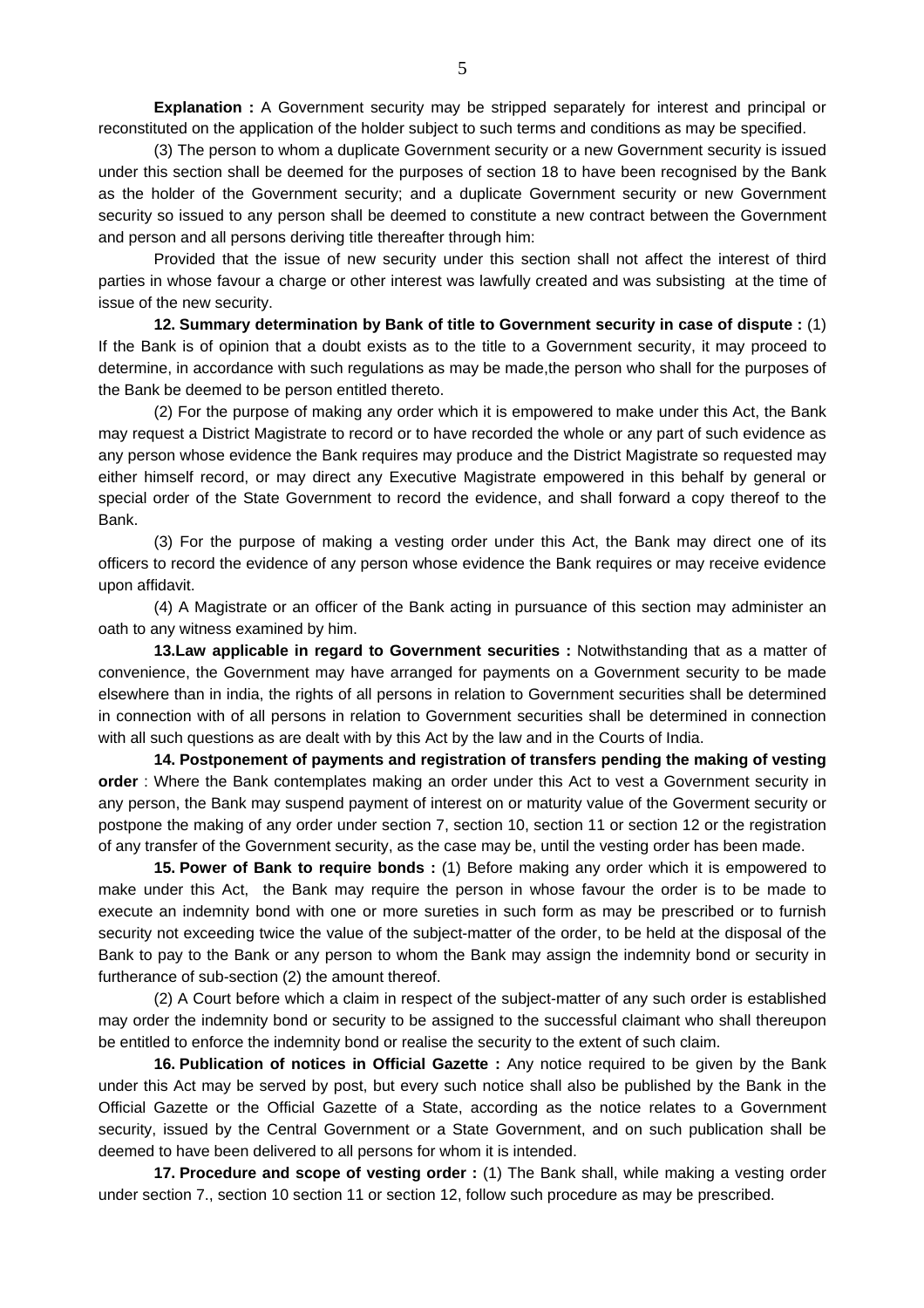(2) An order made by the bank under this Act may either confer full title to a Government security or a title only to the accrued and accruing interest on the Government security pending a further order vesting full title.

**18. Legal effect of orders made by Bank :** No recognition by the Bank of a person as the holder of a Government security, and no order made by the Bank under this Act shall be called in question by any Court so far as such recognition or order affects the relations of the Government or the Bank with the person recognised by the Bank as the holder of a Government security or with any person claiming an interest in such security; and any such recognition by the Bank of any person or any order by the Bank vesting a Government security in any person shall operate to confer on that person a title to the security subject only to his personal liability to the rightful owner of the seurity for money had and received on his account.

**19. Stay of proceedings on order of Court :** Where the Bank contemplates making with reference to any Government security any order which it is empowered to make under this Act, and before the order is made the Bank receives from a Court in India an order to stay the making of such order, the Bank shall either-

 (a) hold the security together with any interest unpaid or accruing thereon until further orders of the Court are received; or

 (b) apply to the Court to have the security transferred to the Official Trustees appointed for the State in which such Court is situated, pending the dispoal of the proceedings before the Court.

**20. Cancellation by Bank of vesting proceedings :** Where the Bank contemplates making an order under this Act vesting a Government security in any person, the Bank may, at any time before the order is made, cancel any proceedings already taken for that purpose and may, on such cancellation, proceed anew to the making of such order.

**21. Discharge in respect of interest on Government securities :** Save as otherwise expressly provided in the terms of Government security, no person shall be entitled to claim interest on such security in respect of any period which has elapsed after the earliest date on which demand could have been made for the payment of the amount due on such security.

**22. Discharge in respect of bearer bonds :** The Government shall be discharged from all liability on bearer bond or on any interest coupon of such a bond on payment to the holder of such bond or coupon on presentation on or after the date when it becomes due of the amount expressed therein, unless before such payment,an order of a Court in India has been served on the Government restraining it from making payment.

**23. Period of limitation of Government's liability in respect of interest :** (1) Where no shorter period of limitation is fixed by any law for the time being in force, the liability of the Government in respect of any interest payment due on a Government security shall terminate on the expiry of six years from the date on which the amount due by way of interest became payable.

 Provided that the Government may allow a bona fide claim for payment of interest after the expiry of the period of six years in those cases where the holders of securities could not prefer their claims within the said period of six years.

 (2) Notwithstanding anything contained in sub-section (1), the Bank may specify the securities in respect of which the circumstances under which, and the terms and conditions subject to which, interest may be paid even after the expiry of the period specified in the said sub-section.

**24. Inspection of documents :** No person shall be entitled to inspect or to receive information derived from any Government security in the possession or custody of the Government or from any book, register or other document kept or maintained by or on behalf of the Government in relation to Government securities or any Government security, save in such circumstances and manner and subject to such conditions as may be prescribed.

**25. Micro films facsimile copies of documents, magnetic tapes and computer print outs as documents of evidence :** (1) Notwithstanding anything contained in any other law for the time being in force,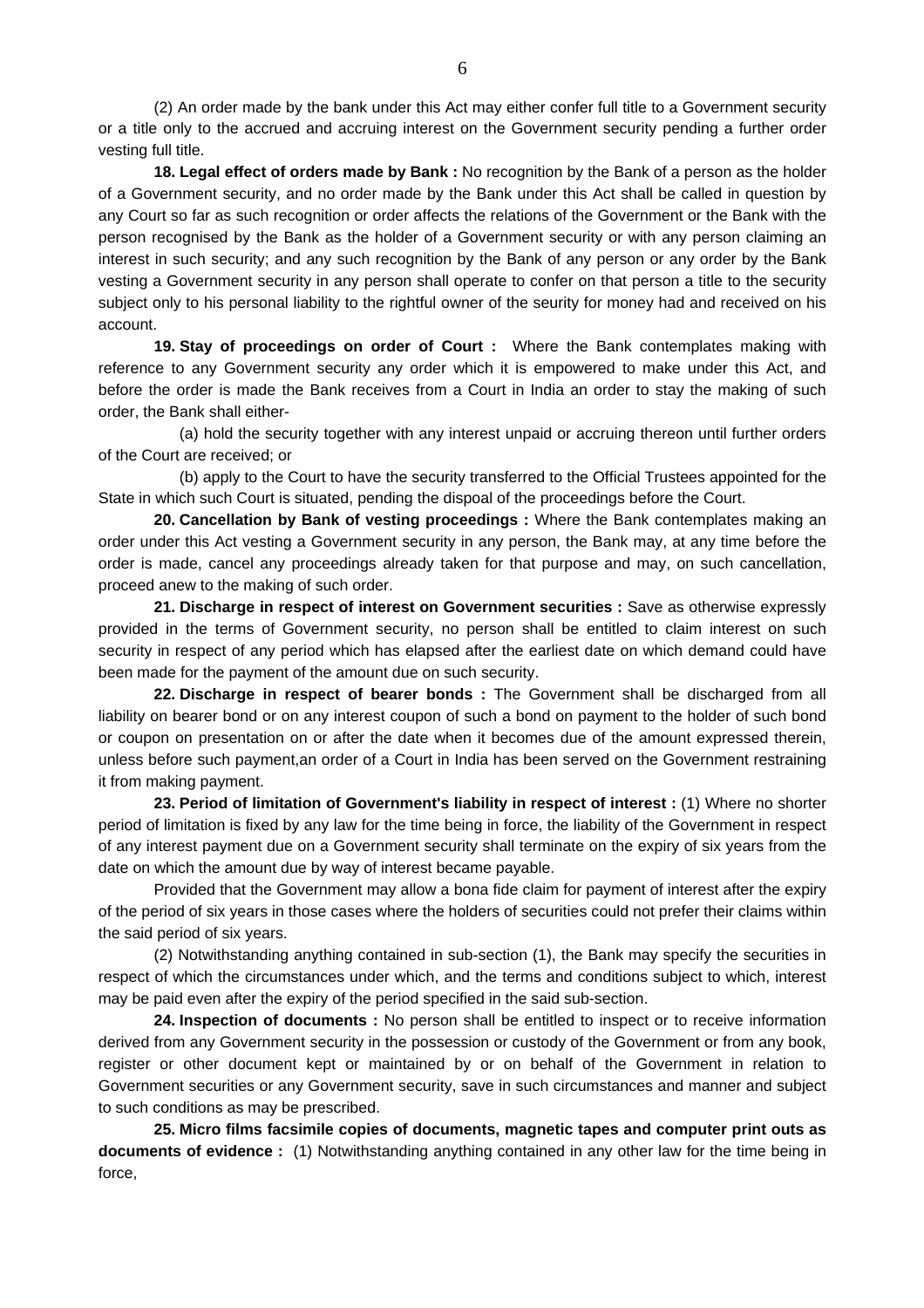(a) a micro film of a document or the reproduction of the image or images embodied in such micro film (whether enlarged or not) ; or

(b) a facsimile copy of a document ; or

 (c) a statement contained in a document and included in a printed material produced by a computer, magnetic tape or any other from of mechanical for electronic data retrieval mechanism (hereinafter referred to a computer print out), if the conditions mentioned in sub-section (2) and the other provisions contained in this section are satified in relation to the statement and the computer in question,

 shall be deemed to be also a document for the purposes of this Act and the regulations made thereunder and shall be admissible in any proceedings thereunder, without further proff for production of the original, as evidence of any contents of the orginial or of any fact stated therein of which direct evidence would be admissible.

 (2) The conditions referred to in sub-section (1) in respect of computer print out shall be the following, namely:

 (a) the computer print out containing the statement was produced by the computer during the period over which the computer was used regularly to store or process information for purposes of any activities regularly carried on over that period by the person having lawful control over the use of the computer;

 (b) during the said period, there was regularly supplied to the computer in the ordinary course of the said activities, information of the kind contained in the statement or of the kind from which the information so contained is derived;

 (c) throughout the material part of the said period, the computer was operating properly or, if not, then any respect in which it was not operating properly or was out of operation during that part of that period was not shell as to affect the production of the document or the accuracy of the contents; and

 (d) the information contained in the statement reprodued or is derived from information supplied to the computer in the ordinary course of the said activites.

 (3) Where over any period, the function of storing or processing information for the purposes of any activities regularly carried on over that period as mentioned in clause (a) of sub-section (2) was regularly perfomed by computers, whether

(a) by a combination of computers operating over that period; or

(b) by different computers operating in succession over that period ; or

(c) by different combinations of computers operating in succession over that period ; or

 (d) in any other manner involving the successive operation over that period, in whatever order, of one or more computers and one or more combinations of computers,

 all the computers used for that purpose during that period shall be treated for the purposes of this section as constituting a single computer; and references in this section to a computer shall be contrued accordingly.

 (4) In any proceeding under this Act and the regulations made thereunder where it is desired to give a statement in evidence by virtue of this section, a certificate doing any of the following things, that is to say,

 (a) identifying the document containing the statement and describing the manner in which it was produced;

 (b) giving such particulars of any device involved in the production of that document as may be appropriate for the purpose of showing that the document was produced by a computer;

 (c) dealing with any of the matters to which conditions mentioned in sub-section (2) relate, and purporting to be signed by a person occupying a responsible official position in the Bank in relation to the operation of the relevant device or the management of the relevant activities (whichever is appropriate),

 shall be evidence of any matter stated in the certificate; and for the purposes of this sub-section it shall be sufficient for a matter to be stated to the best of the knowledge and belife of the person stating it.

(5) For the purposes of this section,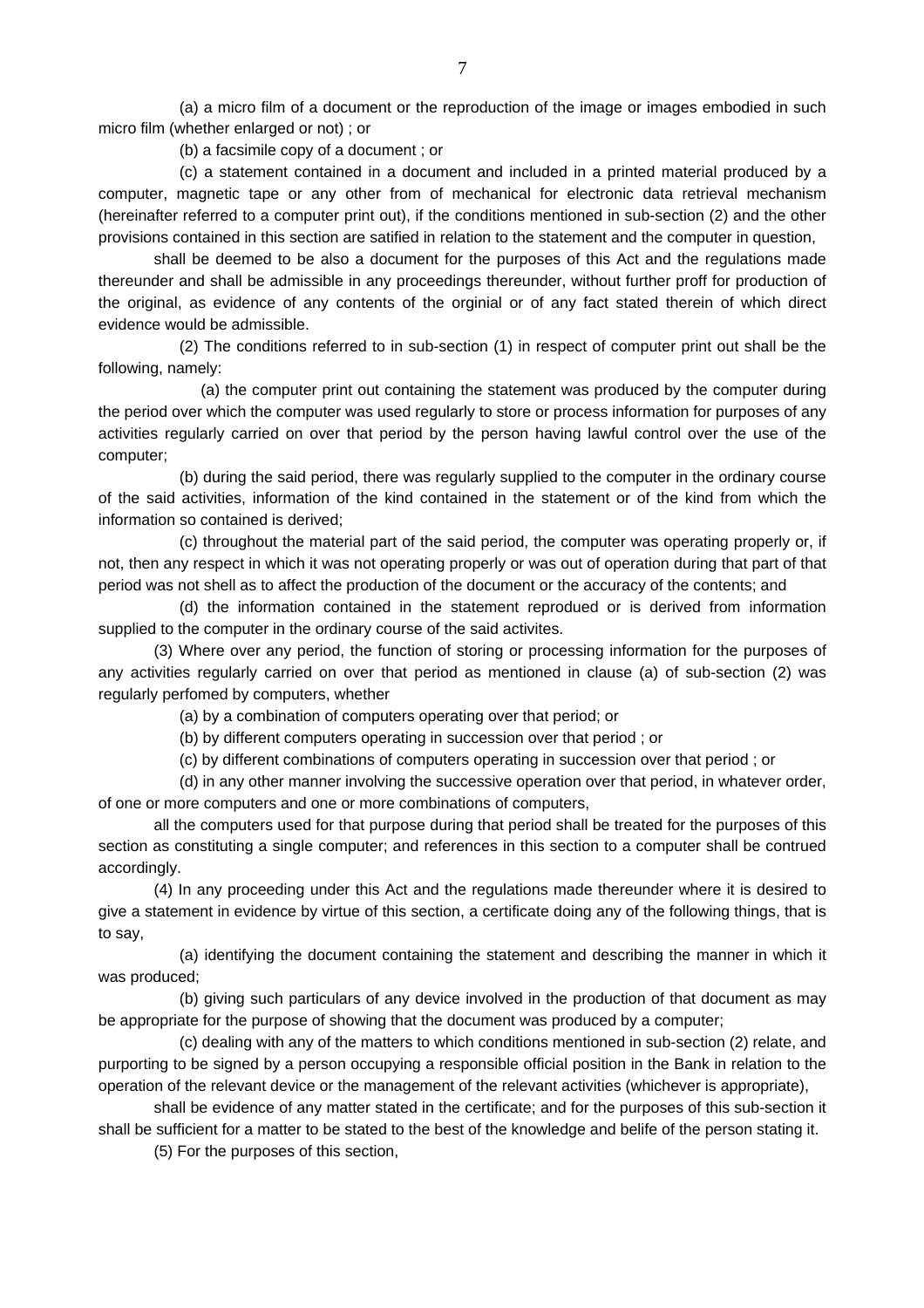(a) information shall be taken to be supplied to a computer if it is supplied thereto in any appropriate form and whether it is so supplied directly or (with or without human intervention) by means of any appropriate equipment;

 (b) whether in the course of activities carried on by any official, information is supplied with a view to its being stored or processed for the purposes of those activities by a computer operated otherwise than in the course of those activities, that information, if duly supplied to that computer, shall be taken to be supplied to it in the course of those activities;

 (c) a document shall be taken to have been produced by a computer whether it was produced by it directly or (with or without human intervention ) by means of any appropriate equipment.

**Explanation :** For the purposes of this section,

 (a) ''computer'' means any electronic, magnetic, optical or other high-speed data processing service device or syatem which performs logical, arithmetical and memory functions by manipulation of electronic, magnetic or optical impulses and incudes all input, output, processing, storage, computer software or communcation facilities which are connected or related to the computer in a system or computer network;

 (b) ''computer print out'' shall include ledgers, day-books , account books and other records, maintained in the ordinary course of business of the Bank or of the agent, printed on paper from the information stored in the computer or derived from such infornation ; and

 (c) any reference to information being derived from other information shall be a reference to its being derived therefrom by calculation, comparison or any other process.

**26. Bank and its officers to be public officers :** For the purposes of section 124 of the Indian Evidence Act, 1872, (1 of 1872) the provisions of part IV of the Code of Civil Procedure, 1908 (5 of 1908) realting to suits by against public officers in their official capacity, and provisions of rule 27 of Order V, and rule 52 of Oder XXI of the said Code, the Bank and any officer of the Bank acting in his capacity as such shall be deemed to be public officer.

**27. Misuse of subsidiary general ledger account facility :** Where a subsidiary general ledger account is opened by the Bank in favour of any holder of a Government security in terms of section 4 and,

 (a) it comes to the notice of the Bank that the said account is being operated contrary to the terms and conditions subject to which the account was opened ; or

 (b) the subsidiary general ledger account transfer form has bounced due to insufficiency of Government security or funds ; or

 (c) the Bank is of opinion that the account is being operated contrary to the banking practice or in a manner prejudicial to the interests of the holders of Government securities in general ; or

(d) the subsidiary general ledger account is being misused in any manner,

 the Bank may, by order in writing, after giving an opportunity of bing heard, debar the holder of such account from trading with the subsidiary general ledger account facility temporarily or permanently as it deems fit.

**28. Pledge, hypothecation or lien :** (1) Subject to such terms and conditions as may be prescribed, the holder of a Government security may create a pledge or hypothecation or lien in respect of such security.

 (2) On receipt of notice of pledge or hypothecation or lien from the holder of the Governement security, the Bank or any agent maintaining the account in respect of such security shall make necessary entry in its record and such entry shall be evidence of the pledge, hypothecation or lien thereof, as the case may be.

**29. Power to call for information, cause inspection and issue directions :** (1) The Bank may at any time, for the purposes of this Act, call for such information as it deems necessary in relation to a Government security from any agent, or holder of subsidiary general ledger account including constituents' subsidiary general ledger account and cause an inspection or scrutiny to be made by one or more of its officers or other person, of any agent holder or holder of a subsidiary general ledger account including constituents' subsidiary general ledger account.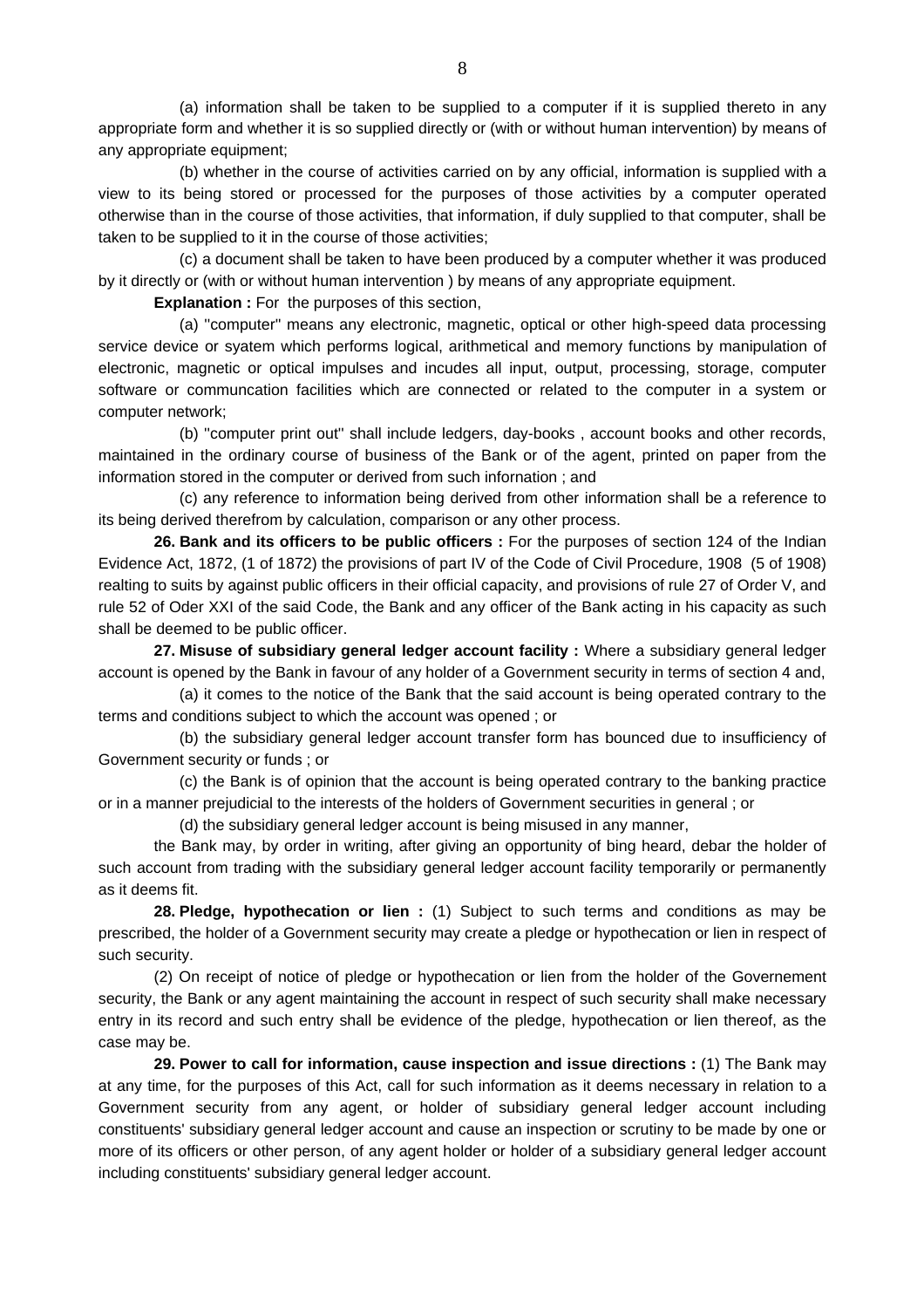(2) The Bank may, if it considers necessary so to do, issue such directions as it thinks fit, in relation to a Government security,

 (i) to the holders of the subsidiary general ledger accounts including constituents' subsidiary general ledger account;

(ii) to the agents maintaining bond ledger account; and

 (iii) to any other person dealing with the Government securities, for carrying out the purposes of this Act.

**30. Contravention and penalties :** (1) If any person, for the purpose of obtaining for himself or for any other person any title to Government security, makes to any authority in any application made under this Act or in the course of any inquiry undertaken in puesuance of this Act any sstatement which is false and which he either knows to be false or does not believe to be true, he shall be punishable with imprisonment for a term which may extend to six months, or with fine, or with both.

 (2) No Court shall take cognizance of any offence under sub-section (1) except on the complaint of the Bank.

 (3) Without prejudice to any other action which the Bank may deem fit to take, the Bank, after giving a reasonable opportunity of being heard, may impose on any person who contravenes any provision of this Act, or contravenes any regulation, notification or direction issued under this Act, or violates the terms and conditions for opening and maintenance of a subsidiary general ledger account, including constituents' subsidiary general ledger account, a penalty, not exceeding five lakh rupees and where such contravention is a continuing one, further penalty which may extend to five thousand rupees for every day after first day during which the contravention continues.

**31. Certain laws not to apply to Government securities :** (1) The Public Debt Act, 1944 (18 of 1944) shall cease to apply to the Government securities to which this Act applies and to all matters for which provisions have been made by this Act.

 (2) Notwithstanding such cessation anything done or any action taken in the exercise of any power conferred by or under that Act shall be deemed to have been done or taken in the exercise of the powers conferred by or under this Act as if this Act was in force at all material times.

 (3) Nothing contained in the Depositories Act, 1996 (22 of 1996) or the regulations made thereunder shall apply to Government securities covered by this Act unless an agreement is executed to the countrary by any depository under the Depositories Act, 1996 with the Government or the Bank, as the case may be.

**32. Power to make regulations :** (1) The Bank may, with the previous approval of the Central Government, by notification in the Official Gazette, make regulations to carry out the purposes of this Act.

 (2) In particular and without prejudice to the generality of the foregoing power such regulations may provide for all or any of the following matters, namely:

 (a) the form in which and the terms and conditions subject to which the Government securities may be issuee under section 3;

 (b) the form in which and the fee to be charged for opening and maintenance of subsidiary general ledger account including constituents subsidiary general ledger account and bond ledger account by the Bank under sub-section (1) of section 4;

 (c) the form and manner in which Government securities shall be transferred under subsection (2) of section 5 and the manner in which any document relating to any Government security or any endorsement on a promissory note may be executed on behalf of a person who is unable to write under sub-section (3) of that section;

 (d) the documents to be produced for recognition of title to the Government security of a deceased sole holder or all deceased joint holders under sub-section (2) of section 7 and manner in which and the conditions subject to which the Bank may recognise title to a Government security under subsection (3) of that section;

 (e) the form and the manner in which a nomination may bemade, varied or cancelled and the manner in which any person may be appointed in whom the Government security wolud be deemed to